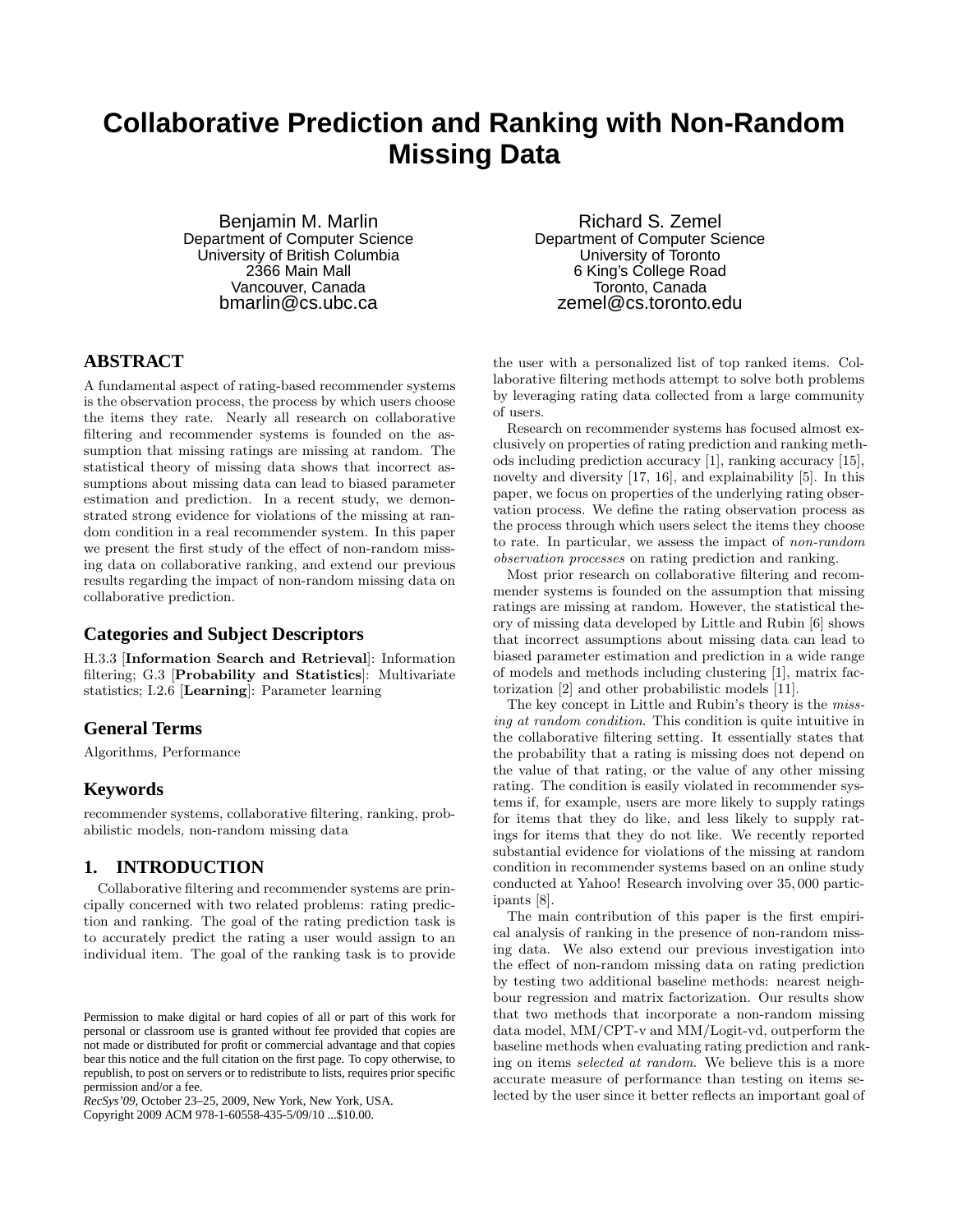recommender systems: to make predictions and recommend items that the user has not yet seen or rated.

## **2. MISSING DATA THEORY**

A collaborative filtering data set can be represented as a rectangular matrix x where each row in the matrix represents a user, and each column in the matrix represents an item.  $x_{nd}$  denotes the rating of user n for item d. Let N be the number of users in the data set,  $D$  be the number of items, and V be the number of rating values. To reason about the observation process, we require a representation for missing and observed rating values. We introduce a companion matrix of response indicators **r** where  $r_{nd} = 1$  if  $x_{nd}$ is observed, and  $r_{nd} = 0$  if  $x_{nd}$  is not observed. Hierarchical collaborative filtering models such as clustering often contain latent values that are never observed. We denote latent values associated with data case n by  $z_n$ . We denote the corresponding random variables with capital letters.

Following Little and Rubin, we introduce a parametric joint probability distribution on the data x, response indicators  $\mathbf{r}$ , and latent values  $\mathbf{z}$  [6]. We adopt the factorization of the joint distribution of the data random variables  $X$ , response indicator random variables R, and latent variables **Z** shown in Equation 1.  $\mu$  and  $\theta$  are the parameters of the distribution.

$$
P(\mathbf{R}, \mathbf{X}, \mathbf{Z} | \mu, \theta) = P(\mathbf{R} | \mathbf{X}, \mathbf{Z}, \mu) P(\mathbf{X}, \mathbf{Z} | \theta)
$$
 (1)

Little and Rubin refer to  $P(\mathbf{R}|\mathbf{X}, \mathbf{Z}, \mu)$  as the missing data model and  $P(\mathbf{X}, \mathbf{Z} | \theta)$  as the data model.  $P(\mathbf{R} | \mathbf{X}, \mathbf{Z}, \mu)$  is what we have been referring to as the observation process. The intuition behind this factorization, under the additional assumption that data cases are independently and identically distributed, is that all of a user's ratings are first generated according to the data model  $P(\mathbf{X}_n, \mathbf{Z}_n | \theta)$ , and the missing data model  $P(\mathbf{R}_n|\mathbf{X}_n, \mathbf{Z}_n, \mu)$  is then used to decide which ratings will be observed and which will be missing.

### **2.1 Types of Missing Data**

Little and Rubin classify missing data into several types including missing completely at random (MCAR), missing at random (MAR), and not missing at random (NMAR) [6, p. 14]. The MCAR condition is defined in Equation 2, and the MAR condition is defined in Equation 3. Under MCAR the response probability for an item or set of items cannot depend on the data values in any way. Under the MAR condition, the data vector is divided into a missing part  $\mathbf{x}^{mis}$ and an observed part  $\mathbf{x}^{obs}$  according to the value of  $\mathbf{r}$  in question:  $\mathbf{x} = [\mathbf{x}^{mis}, \mathbf{x}^{obs}]$ . The intuition is that the probability of observing a particular response pattern can only depend on the elements of the data vector that are observed under that pattern. Both MCAR and MAR require the additional technical condition that the parameters  $\mu$  and  $\theta$  be distinct, and that they have independent prior distributions.

$$
P_{max}(\mathbf{R}|\mathbf{X}, \mathbf{Z}, \mu) = P(\mathbf{R}|\mu)
$$
\n(2)

$$
P_{mar}(\mathbf{R}|\mathbf{X}, \mathbf{Z}, \mu) = P(\mathbf{R}|\mathbf{X}^{obs}, \mu)
$$
 (3)

Missing data is NMAR when the MAR condition fails to hold. The simplest reason for MAR to fail is that the probability of not observing a particular element of the data vector depends on the value of that element. In the collaborative filtering case this corresponds to the idea that the probability of observing the rating for a particular item depends on the user's rating for that item, which is quite natural.

#### **2.2 Impact Of Missing Data**

When missing data is missing at random, maximum likelihood inference based only on the observed data  $\mathbf{x}^{obs}$  will be unbiased. We demonstrate this result in Equation 7. The key property of the MAR condition is that the response probabilities are independent of the missing data, allowing the complete data likelihood to be marginalized independently of the missing data model. However, when missing data is not missing at random, this important property fails to hold, and it is not possible to simplify the likelihood beyond Equation 4 [6, p. 219]. Ignoring the missing data mechanism will clearly lead to biased parameter estimates and biased predictions since an incorrect likelihood function is being used. For non-identifiable models such as mixtures, we will use the terms "biased" and "unbiased" in a more general sense to indicate whether the parameters are estimated under the correct likelihood function.

$$
\mathcal{L}_{mar}(\theta|\mathbf{x}^{obs}, \mathbf{r})
$$
  
=  $\int_{\mathbf{x}^{mis}} \int_{\mathbf{z}} P(\mathbf{X}, \mathbf{Z}|\theta) P(\mathbf{R}|\mathbf{X}, \mathbf{Z}, \mu) d\mathbf{Z} d\mathbf{X}^{mis}$  (4)

$$
= P(\mathbf{R}|\mathbf{X}^{obs}, \mu) \int_{\mathbf{x}^{mis}} \int_{\mathbf{z}} P(\mathbf{X}, \mathbf{Z}|\theta) d\mathbf{Z} d\mathbf{X}^{mis}
$$
 (5)

$$
= P(\mathbf{R}|\mathbf{X}^{obs}, \mu) P(\mathbf{X}^{obs}|\theta)
$$
\n(6)

$$
\propto P(\mathbf{X}^{obs}|\theta) \tag{7}
$$

While this analysis of the impact of non-random missing data is based on maximum likelihood estimation, it immediately extends to the case of Bayesian inference. It also extends to learning in models like regularized matrix factorization that can be cast as probabilistic models [10]. In the case of non-parametric methods such as nearest neighbour regression, it may be possible to correctly identify relevant neighbours for a user or item in the presence of non-random missing data using common similarity measures like Pearson correlation [4]. However, it is clear that if missing data is not missing at random, the resulting rating predictions will be biased. Consider, for example, a case where low-valued ratings are more likely to be missing, this would create an over-abundance of high rating values in the observed data and the resulting rating predictions would be biased upward.

Unfortunately, the theory does not easily extend to the analysis of methods for learning to rank [14], or to the analysis of the ranking task itself. What we do know is that learning rating prediction models will be subject to bias in the presence of non-random missing data. Using these models for ranking in a standard score-and-sort framework is likely to pass some of this bias along to the inferred rankings, resulting in a degradation of ranking performance. The main question we are interested in is can we obtain better rating prediction and ranking performance using simple models of the non-random missing data process?

## **3. MODELS AND ALGORITHMS**

The framework we consider for learning and prediction with non-random missing data follows the basic outline suggested by Little and Rubin [6]: We combine a probabilistic model for complete data, in this case a multinomial mixture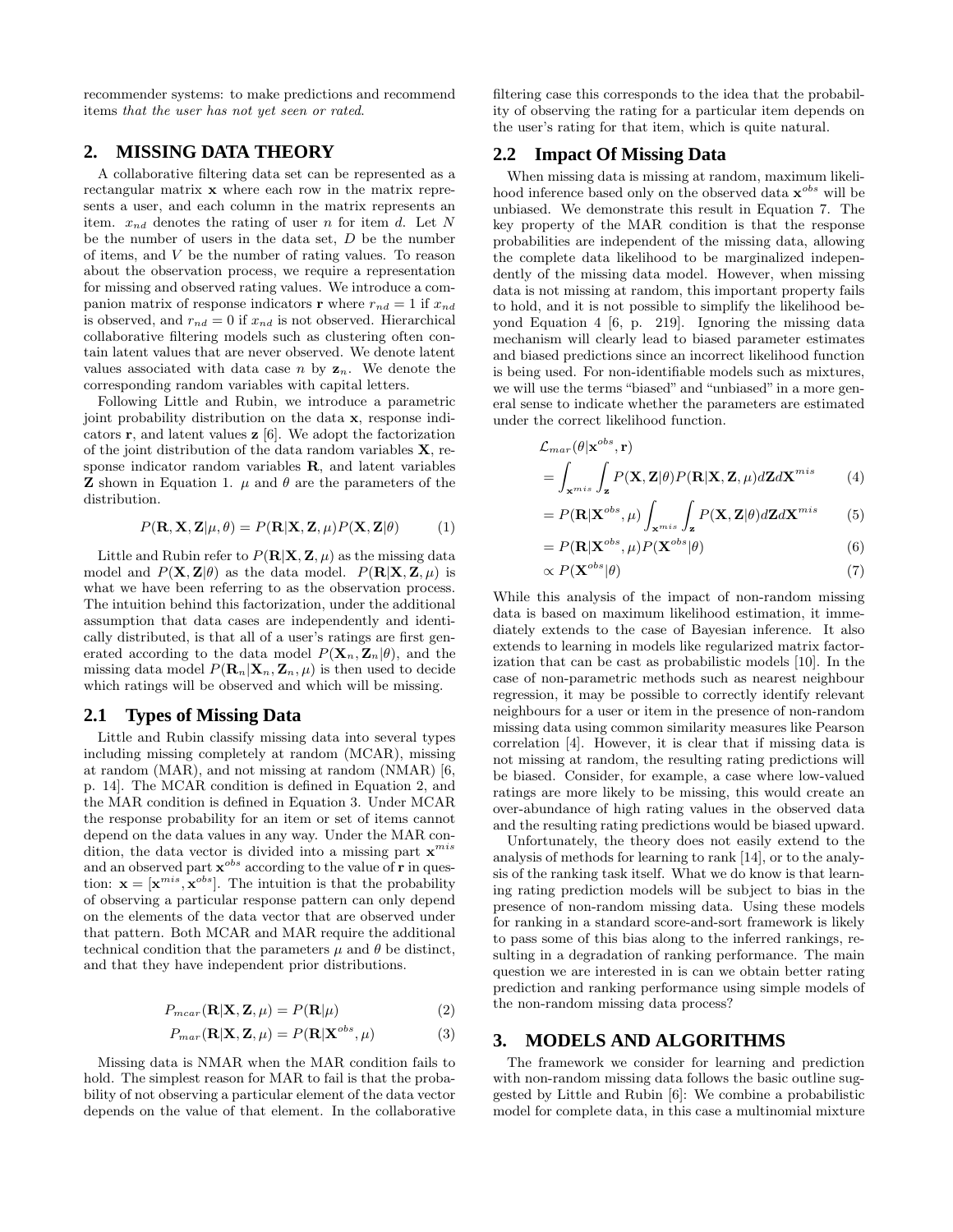

Figure 1: Graphical models illustrating the basic multinomial mixture model, the multinomial mixture/CPTv model, and the multinomial mixture/Logit-vd model.

clustering model, with a probabilistic model of the missing data process. The missing data models we consider capture some properties of a non-random missing data process, but are necessarily simplistic since our aim is to simultaneously estimate the parameters of both the complete data model and the missing data model. We begin by describing three models based on multinomial mixture clustering that incorporate different missing data assumptions. We also briefly describe the baseline matrix factorization and nearest neighbour methods.

#### **3.1 Multinomial Mixture Model/MAR**

The finite multinomial mixture model pictured in Figure 1(a) is a basic clustering model for discrete data. The random variables  $Z_n$  are cluster or mixture component indicator variables. They indicate which mixture component is associated with each data case and take values from the discrete set  $\{1, ..., K\}$ . The random variables  $Z_n$  are not observed and are referred to as latent variables. The mixing proportions  $\theta_k$  give the prior probability of observing a data case from each of the  $K$  clusters. The parameters of the mixture component distributions are denoted by  $\beta_k$ . The component distributions are a product of independent multinomials where  $\beta_{vdk} = P(x_{nd} = v | Z_n = k)$ . We denote the prior distribution on the mixture component distributions  $\beta_k$  with hyper-parameters  $\phi$  by  $P(\beta_k|\phi)$ . We denote the prior distribution on the mixing proportions  $\theta$  with hyper-parameters  $\alpha$  by  $P(\theta|\alpha)$ . We use independent Dirichlet distributions for both  $P(\beta_k|\phi)$  and  $P(\theta|\alpha)$ . We give the probabilistic model for the multinomial mixture model in Equations 8 to 11. The square bracket notation [s] represents an indicator function that takes the value 1 if the statement  $s$  is true, and 0 if the statement s is false.

$$
P(\theta|\alpha) = \mathcal{D}(\theta|\alpha) \tag{8}
$$

$$
P(\beta_{dk}|\phi_{dk}) = \mathcal{D}(\beta_{dk}|\phi_{dk})
$$
\n(9)

$$
P(Z_n = k | \theta) = \theta_k \tag{10}
$$

$$
P(\mathbf{x}_n | Z_n = k, \beta) = \prod_{d=1}^{D} \prod_{v=1}^{V} \beta_{vdk}^{[x_{nd}=v]}
$$
(11)

Clustering models have a very natural interpretation in the collaborative filtering domain: the latent variable  $z_n$  indicates the group or cluster that user  $n$  belongs to, and the parameters  $\beta_k$  specify the preferences of a prototypical user that belongs to group  $k$ .

The default when dealing with missing data in a mixture model is to invoke the missing at random assumption. Under the missing at random assumption, the missing data model can be ignored, and inference, learning, and prediction can be based on the observed data only. In the multinomial mixture model, missing data can be analytically summed out of the observed data posterior.

#### **3.2 Multinomial Mixture Model/CPT-v**

The multinomial mixture model is a natural baseline model for collaborative filtering. It does not include an explicit missing data model, and hence relies on the MAR assumption to deal with missing data. We now review an extension of the multinomial mixture model that includes an explicit non-random missing data mechanism that we call CPT-v [8]. CPT-v is a simple missing data model where the probability that a rating is observed depends only on that underlying rating value. This model can capture the idea that a user's preferences for a particular item can influence whether the user rates that item, but the effect is the same for all items.

The CPT-v missing data model is parameterized using a conditional probability table consisting of V Bernoulli parameters  $\mu_v$  (hence the name CPT-v). The parameters  $\mu_v$ give the probability that an item will be rated if its true rating value is v:  $P(r_{nd} = 1|x_{nd} = v) = \mu_v$ . A Bayesian network representation of the combined finite multinomial mixture model/CPT-v model is given in Figure 1(b). The response indicators are assumed to be independently sampled for each item, leading to the missing model given in Equation 12. The prior distribution on the  $\mu_v$  parameters is a Beta distribution as seen in Equation 13.

$$
P(\mathbf{r}_n|\mathbf{x}_n,\mu) = \prod_{d=1}^D \prod_{v=1}^V (\mu_v^{[r_{nd}=1]}(1-\mu_v)^{[r_{nd}=0]})^{[x_{nd}=v]} \tag{12}
$$

$$
P(\mu|\xi) = \prod_{v=1}^V \mathcal{B}(\mu_v|\xi_{0v}, \xi_{1v}) \tag{13}
$$

The specification of the multinomial mixture complete data model is given by Equations 8-11.

#### **3.3 Multinomial Mixture Model/Logit-vd**

The CPT-v missing data model is restrictive in that it asserts the same conditional missing data rates for all items. We now present a more flexible missing data model that we call *Logit-vd*. The Logit-vd model allows the probability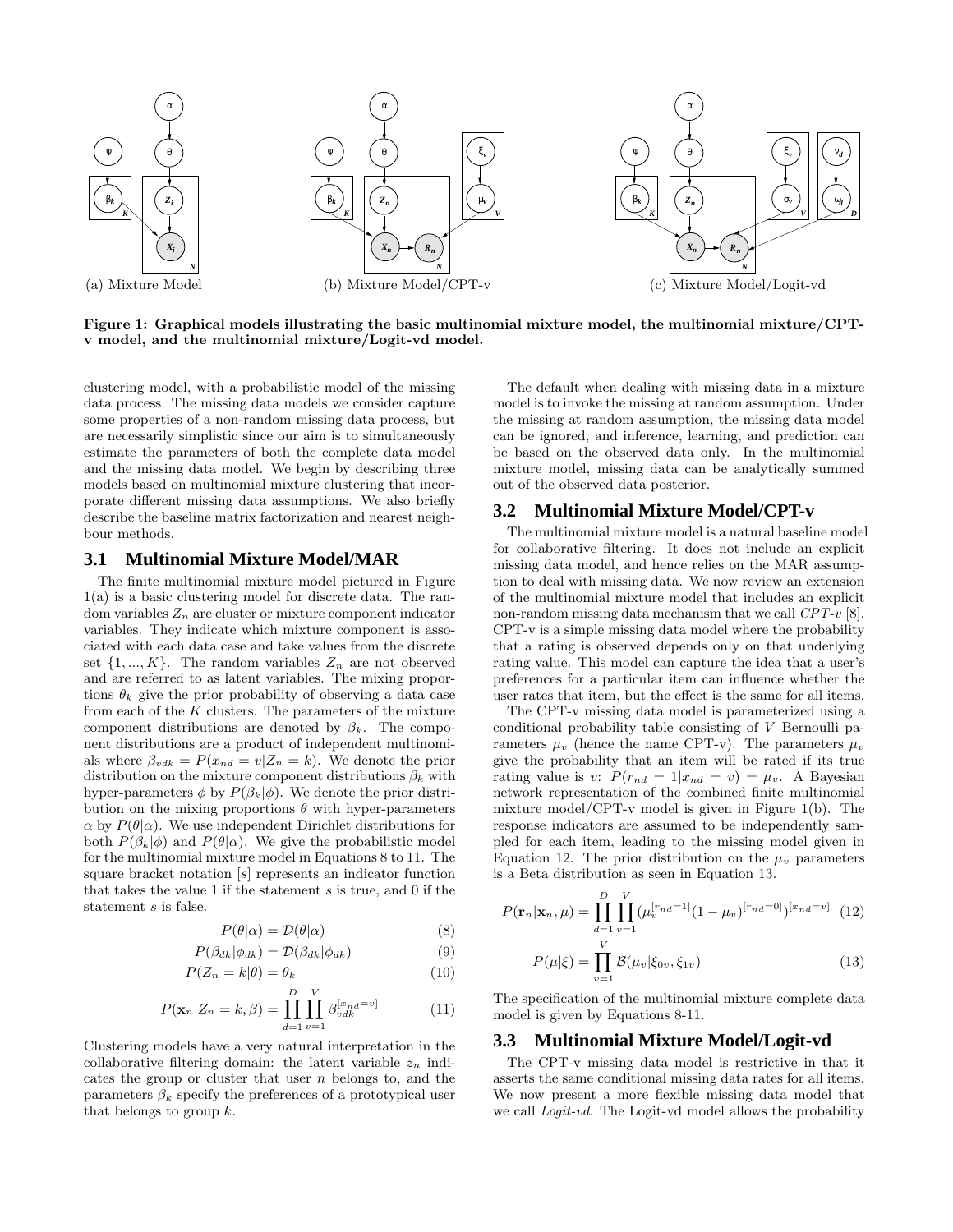that a rating is missing to depend on both the value of the underlying rating and the identity of the item. The Logitvd model specifies a logistic form for this relationship (hence the name Logit-vd) as seen in Equation 14.

$$
P(r_{nd} = 1 | x_{nd} = v) = \mu_{vd} = \frac{1}{1 + \exp(-(\sigma_v + \omega_d))}
$$
 (14)

The  $\sigma_v$  factor models a non-random missing data effect that depends on the underlying rating value. This effect is constrained to be the same across all items. The  $\omega_d$  factor models a per-item missing data effect. This effect can be useful if all items do not have the same exposure in a recommender system. This situation can arise, for example, when some items are more heavily promoted than others. A Bayesian network representation of the combined finite multinomial mixture model/Logit-vd model is given in Figure 1(c).

In the Logit-vd model, the response indicators are assumed to be independently sampled for each item, yielding the missing data model given in Equation 15. The model parameters  $\sigma_v$  and  $\omega_d$  are given Gaussian prior distributions as seen in Equation 16. The specification of the underlying multinomial mixture model for complete data is again given by Equations 8 to 11.

$$
P(\mathbf{r}_n|\mathbf{x}_n,\mu) = \prod_{d=1}^D \prod_{v=1}^V (\mu_{vd}^{[r_{nd}=1]}(1-\mu_{vd})^{[r_{nd}=0]})^{[x_{nd}=v]}
$$
(15)

$$
P(\sigma, \omega | \xi, \nu) = \prod_{v=1}^{V} \mathcal{N}(\sigma_v | 0, \xi_v^2) \cdot \prod_{d=1}^{D} \mathcal{N}(\omega_d | 0, \nu_d^2)
$$
(16)

#### **3.4 Logit-vd and CPT-v Model Estimation**

We present a generalized Expectation Maximization (EM) algorithm to simultaneously estimate the parameters of the Logit-vd missing data model and the multinomial mixture complete data model [3]. To help simplify the notation, we introduce the auxiliary variables  $\gamma_{dkn}$  in Equation 17.

$$
\gamma_{dkn} = (\beta_{x_{nd}dk} \mu_{x_{nd}d})^{[r_{nd}=1]} \left(\sum_{v=1}^{V} \beta_{vdk} (1 - \mu_{vd})\right)^{[r_{nd}=0]}
$$
\n(17)

The EM updates for the combined multinomial mixture/Logitvd model are given in Algorithm 1. The  $\sigma_v$  and  $\omega_d$  parameters are updated using a gradient step with the step length  $\lambda$  set using a line search on each iteration to ensure convergence.

The EM algorithm for the multinomial mixture/CPT-v model parameters follows directly from the Logit-vd case if we set  $\mu_{vd} = \mu_v$  for all d in Equation 17, and replace the M-Step updates for  $\sigma_v$  and  $\omega_d$  given in Algorithm 1 with the closed-form M-Step update given below.

$$
C_{v1} \leftarrow \sum_{n=1}^{N} \sum_{d=1}^{D} [r_{nd} = 1][x_{nd} = v]
$$
 (18)

$$
C_{v0} \leftarrow \sum_{n=1}^{N} \sum_{d=1}^{D} q_n(v, d) [r_{nd} = 0]
$$
 (19)

$$
\mu_v \leftarrow \frac{\xi_{1v} - 1 + C_{v1}}{\xi_{1v} + \xi_{0v} - 2 + C_{v1} + C_{v0}} \tag{20}
$$

#### Algorithm 1 Generalized EM for MM/Logit-vd

E-Step:

$$
q_n(k) \leftarrow \frac{\theta_k \prod_{d=1}^D \gamma_{dkn}}{\sum_{k=1}^K \theta_k \prod_{d=1}^D \gamma_{dkn}}
$$
  
\n
$$
q_n(k, v, d) \leftarrow q_n(k) \left( \frac{(1 - \mu_{vd})\beta_{vdk}}{\sum_{w} (1 - \mu_{wd})\beta_{wdk}} \right)^{[r_{nd} = 0]}
$$
  
\n
$$
q_n(v, d) \leftarrow \sum_{k=1}^K q_n(v, d)
$$
  
\nM-Step:

$$
\theta_k \leftarrow \frac{\alpha_k - 1 + \sum_{n=1}^N q_n(k)}{N - K + \sum_{k=1}^K \alpha_k}
$$
  
\n
$$
C_{vdk} = \sum_{n=1}^N q_n(k)[r_{nd} = 1][x_{nd} = v] + q_n(k, v, d)[r_{nd} = 0]
$$
  
\n
$$
\beta_{vdk} \leftarrow \frac{\phi_{vdk} - 1 + C_{vdk}}{\sum_{n=1}^N q_n(k) - V + \sum_{v=1}^V \phi_{vdk}}
$$
  
\n
$$
\sigma_v \leftarrow \sigma_v - \lambda \sum_{d=1}^D \sum_{n=1}^N \frac{\partial E[\log P]}{\partial \mu_{vd}} \mu_{vd} (1 - \mu_{vd}) - \frac{1}{\xi_v^2} (\sigma_v)
$$
  
\n
$$
\omega_d \leftarrow \omega_d - \lambda \sum_{v=1}^V \sum_{n=1}^N \frac{\partial E[\log P]}{\partial \mu_{vd}} \mu_{vd} (1 - \mu_{vd}) - \frac{1}{\nu_d} (\omega_d)
$$
  
\n
$$
\mu_{vd} \leftarrow \frac{1}{1 + \exp(-(\sigma_v + \omega_d))}
$$

We note that learning the parameters of the multinomial mixture model under the missing at random assumption is accomplished using the standard EM algorithm for discrete mixtures. Further details for all models can be found in [7].

#### **3.5 Logit-vd and CPT-v Discussion**

CPT-v and Logit-vd employ simple conditional Bernoulli selection models for the response variables. The advantage of this form of missing data model is computational tractability. Pre-computing and caching intermediate factors gives highly efficient EM algorithms for both CPT-v and Logit-vd with approximately the same computational cost per iteration as learning the multinomial mixture under the missing at random assumption. The computational complexity in both cases depends on the number of observations, not the data matrix size. Both models of course ignore important information that might influence whether or not particular items will be observed, and do not incorporate feature-based information about users and items that could be very helpful in overcoming the effects of non-random missing data. Neither type of information is available for the data set we consider, but an advantage of a probabilistic approach is that the basic models can easily be extended to deal with additional features and side information.

#### **3.6 Matrix factorization**

We consider a probabilistic matrix factorization model with global mean offset as seen in Equations 21 to 23 [10].  $U_n$  denotes a length K user factor vector while  $Y_d$  denotes a length K item factor vector.  $\mu_g$  is the global average rating. The item parameter vector  $Y_d$  can be thought of as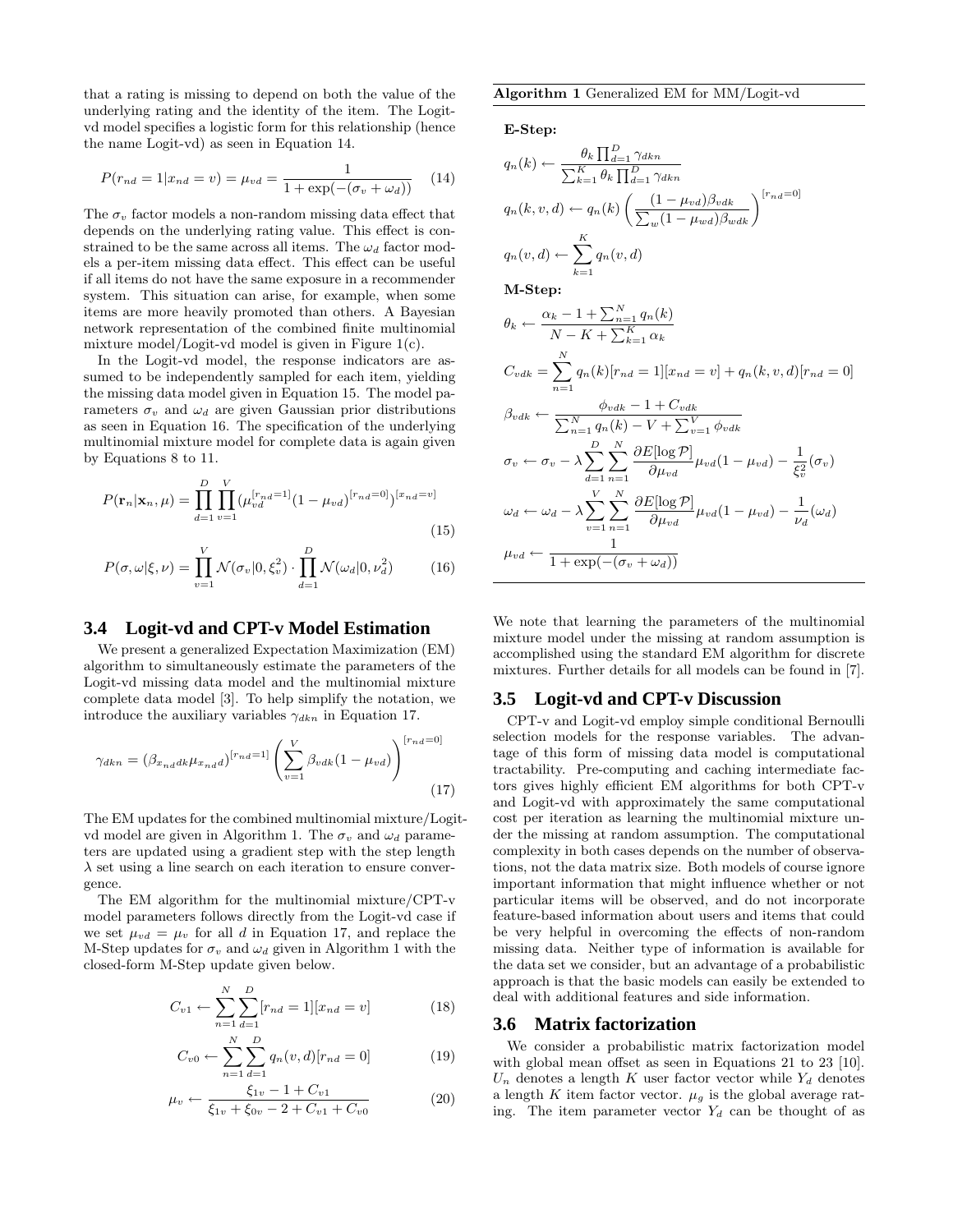

Figure 2: Distribution of rating values for randomly selected items (Yahoo! Random) and user-selected items (Yahoo! User) compared to several popular collaborative filtering data sets including EachMovie, MovieLens, and Netflix.

representing the strength of a set of features describing each item. The user parameter vector  $U_d$  can be thought of as representing the user's affinity for items described by each feature. Training for the matrix factorization model is accomplished by numerical optimization of the log likelihood function. Without loss of generality we can assume  $\sigma^2 = 1$ , at which point learning the model is equivalent to standard regularized matrix factorization with penalty  $\lambda = 1/\sigma_0^2$ .

$$
P(x_{nd}) = \mathcal{N}(x_{nd}|\mu_g + U_n Y_d^T, \sigma^2)
$$
 (21)

$$
P(U_n) = \mathcal{N}(U_n | 0, \sigma_0^2)
$$
\n<sup>(22)</sup>

$$
P(V_d) = \mathcal{N}(Y_d | 0, \sigma_0^2)
$$
\n(23)

## **3.7 Item-Based Nearest Neighbour Regression**

The final method we consider is item-based nearest neighbour regression. We use an adjusted cosine similarity metric as shown below [12], combined with the standard nearest neighbour regression prediction rule. We found that restricting the prediction rule to positive similarities only resulted in better prediction performance as noted previously by Takács et al. [13].  $\bar{x}_n$  denotes the average of user n's observed ratings while  $\hat{x}_{nd}$  denote the prediction for user n and item d.

$$
W_{dd'} = \frac{\sum_{n=1}^{N} r_{nd} r_{nd'} (x_{nd} - \bar{x}_n)(x_{nd'} - \bar{x}_n)}{\sqrt{\sum_{n=1}^{N} r_{nd} (x_{nd} - \bar{x}_n)^2} \sqrt{\sum_{n=1}^{N} r_{nd'} (x_{nd'} - \bar{x}_n)^2}}
$$
(24)

$$
\hat{x}_{nd} = \frac{\sum_{d' \neq d} W_{dd'} r_{nd'} x_{nd'}}{\sum_{d' \neq d} |W_{dd'}| r_{nd'}}
$$
\n(25)

#### **4. THE YAHOO! DATA SET**

Our empirical analysis is based on the Yahoo! Music ratings for User-Selected and Randomly Selected Songs, version 1.0 data set, which is available through the Yahoo! Webscope data sharing program.<sup>1</sup> This data set is essentially identical to the data set used in our previous study [8]. It presents a unique opportunity to test collaborative filtering methods that incorporate missing data models. It contains ratings for items selected at random, in addition to ratings for items selected by the user. It permits the evaluation of rating prediction and ranking methods using a novel protocol that considers ratings for randomly selected items as described in Section 5.

The data set consists of ratings collected during normal user interaction with Yahoo's LaunchCast internet radio service, as well as ratings for items collected using an online survey. We will refer to the set of ratings collected through normal interaction with the recommender system as ratings for user-selected items and denote this set by  $X^u$ . We will refer to the set of ratings collected through the survey as ratings for randomly selected items and denote this set by  $X^r$ .

The data set contains 15, 400 users, all with at least 10 ratings for user-selected items in  $X^u$ . 5,400 of these users also have exactly 10 ratings for randomly selected items in the set  $X^r$ . The data set is based on 1,000 songs selected at random from the LaunchCast catalog. There are a total of approximately 250, 000 ratings for user-selected items in  $X^u$  and exactly 54,000 ratings for randomly selected items in  $X^s$ .

Figure 2 shows the marginal distribution of ratings for randomly selected items in  $X<sup>r</sup>$  compared to the distribution of ratings for user-selected items in  $X^u$ , and several other popular collaborative filtering data sets. The two sets of ratings  $X^u$  and  $X^r$  in the Yahoo! data set exhibit markedly different marginal statistics. The most pronounced feature of the ratings for randomly selected items in the Yahoo! data set is that they contain many fewer high ratings compared to the ratings for user-selected items. This points strongly to a possible violation of the missing at random condition in the Yahoo! ratings for user-selected items. Marlin et al. present further properties of the data set and additional arguments supporting a possible violation of the missing at random assumption in this data set [8].

## **5. EXPERIMENTAL PROTOCOL**

The experimental protocol we employ is significantly more involved than typical collaborative filtering evaluation procedures based on historical rating data as we deal with two rating sources (user-selected and randomly selected items). In this section we describe in detail the data set manipulation needed to enable this experimental protocol, but the basic idea is very simple: we train models on ratings for user-selected items and test both on held-out ratings for user-selected items and held-out ratings for randomly selected items. We argue that testing on randomly selected items is a more accurate measure of performance than testing on items selected by the user since it better reflects an

<sup>1</sup>Contact academicrelations@yahoo-inc.com or visit http://research.yahoo.com/Academic Relations for details on obtaining Yahoo! Webscope data sets.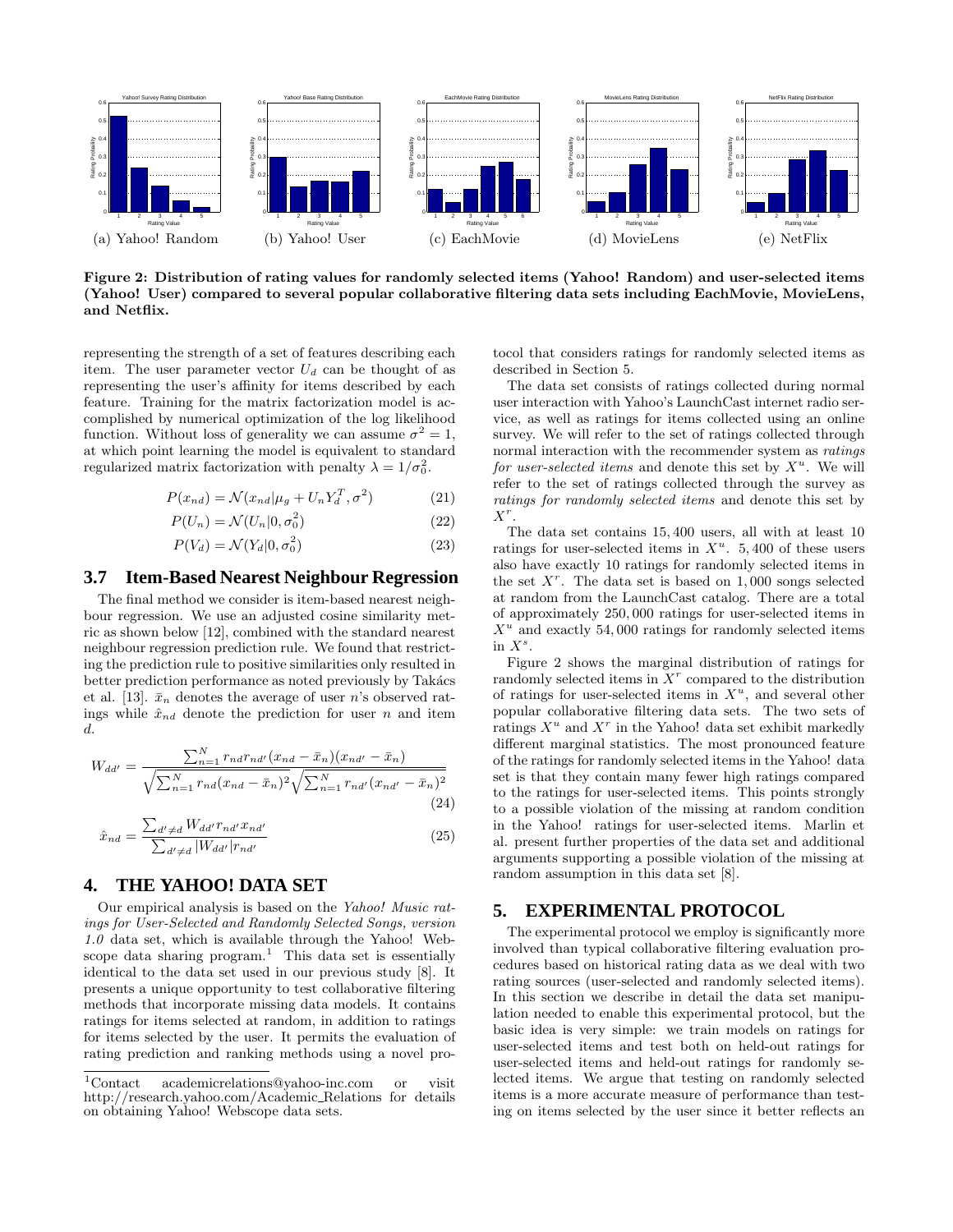important goal of recommender systems: to make predictions and recommend items that the user has not yet seen or rated.

### **5.1 Data Set Preparation**

We begin by filtering the data so that each user has at least 11 ratings in the set  $X^u$  instead of the original 10. We choose 10 user-selected items from  $X^u$  to form a set of heldout user-selected test items  $X^{hu}$ . The remaining ratings in  $X^u$  form the set of user-selected observed ratings  $X^{ou}$ . The additional filtering insures at least one rating for each user in  $X^{ou}$ . All of the ratings for randomly selected items  $X^r$ are held-out for testing.

To enable a cross-validation assessment of weak/strong generalization error, we split the users with ratings for randomly selected items (the users who participated in the online survey and data collection experiment) into five equal sized groups. For each cross-validation fold, we select one of the five groups of users to form a set of test users. All of the remaining users form the set of training users. We obtain a total of six sets of ratings for each cross-validation fold:  $X_{tr}^{ou}, X_{te}^{ou}, X_{tr}^{hu}, X_{te}^{hu}, X_{tr}^r$ , and  $X_{te}^r$ .

We train models on the observed ratings for user-selected items contained in the training user set  $X_{tr}^{ou}$ . Conditioning on each training user's observed ratings in  $X_{tr}^{ou}$ , we evaluate weak generalization performance on held-out ratings for user-selected items contained in the training user set  $X_{tr}^{hu}$ . We separately evaluate weak generalization performance on ratings for randomly selected items contained in the training user set  $X_{tr}^r$ . Next, conditioning on each test user's observed ratings in  $X_{te}^{ou}$ , we evaluate strong generalization performance on held-out ratings for user-selected items contained in the test user set  $X_{te}^{hu}$ . We separately evaluate strong generalization performance on ratings for randomly selected items contained in the test user set  $X_{te}^r$ .

### **5.2 Hyper-Parameter Settings and Optimization Details**

In the experiments that follow, we train each mixture model using 1, 5, 10 and 20 mixture components. The Logitvd Normal prior parameters  $\xi^2$  and  $\nu^2$  were set to 10 to provide a broad prior around zero. The mixture model hyperparameters  $\alpha$  and  $\phi$  and the CPT-v prior parameters  $\xi$  were all fixed to 2 to provide minimal smoothing. No attempt was made to update the hyper-parameters in this work. For the matrix factorization model, we trained for 10, 000 iterations using limited memory BFGS [9, p. 224] or until the change in the objective function was less than  $10^{-5}$ . We considered ranks  $K = 1, 5, 10, 20$ , and regularization parameters 0.1, 1, 5, 10. Each of the mixture models was trained for 10, 000 EM iterations or until the change in the average log posterior probability was less than  $10^{-8}$ .

## **6. EVALUATION METRICS**

We evaluate rating prediction performance in terms of normalized mean absolute error (NMAE), computed as seen below, assuming there are  $T$  test items per user with indices  $i(1, n)$  to  $i(T, n)$ . The normalizing constant (equal to 1.6) here) is the expected MAE assuming uniformly distributed predictions and true ratings. When evaluating rating prediction performance, we set the predicted rating for item  $d$ and user n to the median of the posterior predictive distribution for that user/item combination since this minimizes

the MAE in expectation. We truncate predictions to [1, 5] when predicting ratings if the prediction method does not guarantee this property automatically.

$$
NMAE = \sum_{n=1}^{N} \sum_{t=1}^{T} \frac{|x_{i(t,n)n} - \hat{x}_{i(t,n)n}|}{1.6NT}
$$

$$
NDCG@L = \sum_{n=1}^{N} \frac{\sum_{l=1}^{L} (2^{x_{\hat{\pi}}(l,n)n} - 1)/\log(1+l)}{N \sum_{l=1}^{L} (2^{x_{\hat{\pi}}(l,n)n} - 1)/\log(1+l)}
$$

We evaluate ranking performance using a standard metric in information retrieval ranking applications, the normalized discounted cumulative gain (NDCG@L). The NDCG@L score is computed as seen above where  $\pi(l, n)$  is the index of the item with rank l when test items are sorted in descending order by true rating  $x_{nd}$ ,  $\hat{\pi}(l, n)$  is the index of the item with rank  $l$  when items are sorted in descending order according to their predicted ratings  $\hat{x}_{nd}$ . When sorting by true and predicted ratings, ties can be broken arbitrarily without affecting the NDCG@L score. L denotes the length of the ranked list of items we return to the user. When evaluating ranking performance, we set the predicted rating for item  $d$  and user  $n$  to the mean of the posterior predictive distribution for that user/item combination. Note that lower NAME indicates better prediction performance while higher NDCG indicates better ranking performance.

### **7. RATING PREDICTION RESULTS**

Figures 3(a) and 3(b) present the weak generalization rating prediction performance on randomly selected items and user-selected items for item-based nearest neighbour regression (iKNN), the matrix factorization model (MF), the multinomial mixture model (MM), the multinomial mixture/ CPT-v model combination (MM/CPT-v), and the multinomial mixture/Logit-vd model combination (MM/Logitvd) as a function of the number of latent dimensions K. For MF the best values with respect to the regularization parameter  $\lambda$  are shown for each K. Note that we use all neighbours in the  $iKNN$  method, so its performance is constant across K.

Figures  $3(c)$  and  $3(d)$  show the strong generalization performance on randomly selected items and user-selected items for each of the five models. Strong generalization results are reported for the complexity  $K$  giving the best weak generalization performance. The optimal model complexities were chosen independently for user-selected and randomly selected items. Note that the standard errors are represented on the plots using error bars.

The results on randomly selected test items clearly show that the MM/Logit-vd model achieves slightly better rating prediction performance than MM/CPT-v, while both achieve significantly better performance than the iKNN, MM and MF models that operate under the missing at random assumption. On user-selected items, the basic MM model significantly out-performs both MM/CPT-v and MM/Logitvd. The best results we obtained with the MF and iKNN models are worse than for MM. This is likely due to the fact that the data is highly sparse and the MM model has the fewest parameters to learn  $(4,000K$  for MM versus  $16,000K$ for MF). More advanced forms of regularization may yield better performance for MF on user-selected items. The limited effect with respect to  $K$  for all methods is again likely also due to the relatively small data set size.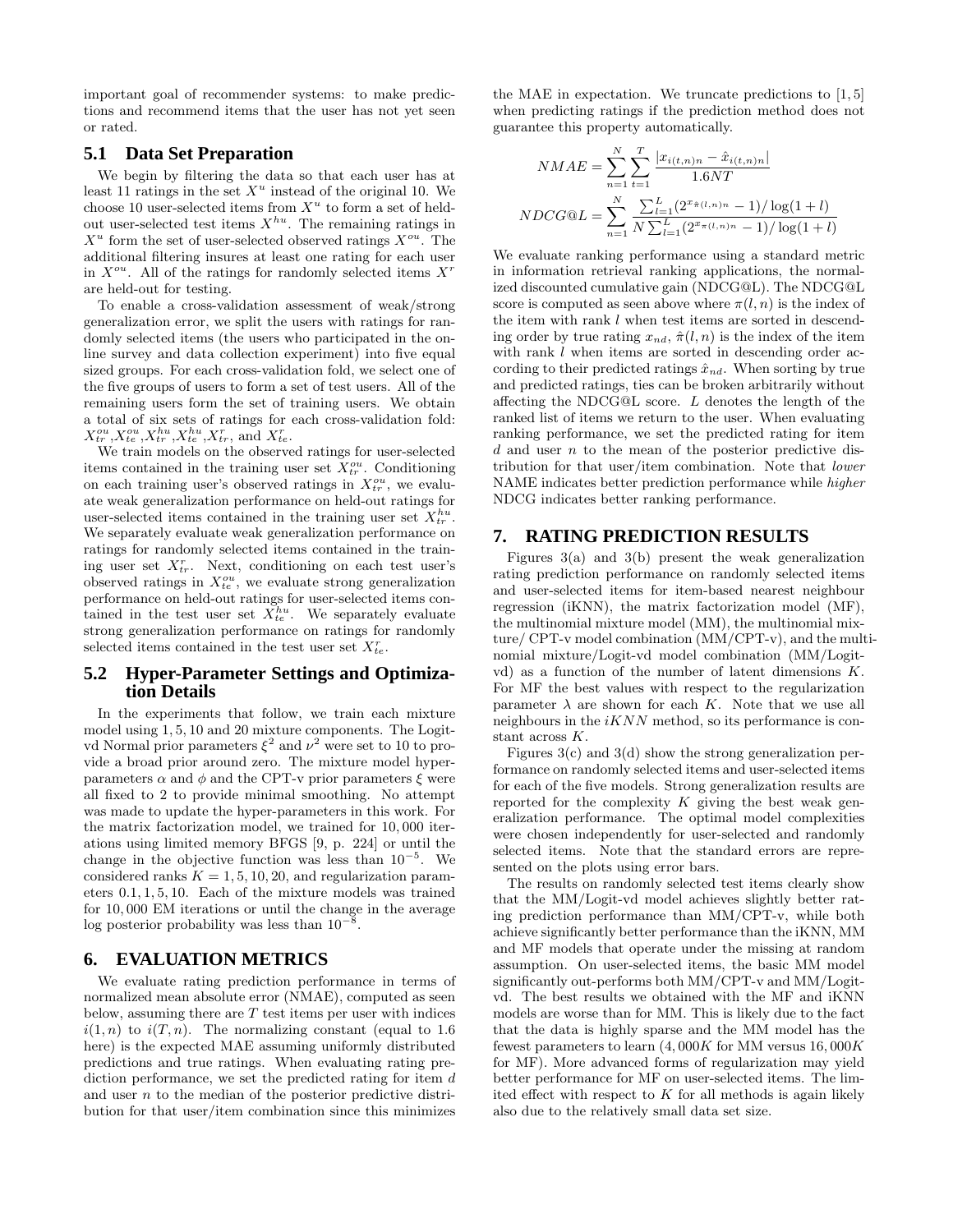

Figure 3: Figures (a) and (b) present the weak generalization rating prediction performance on randomly selected items and user-selected items. Figures (c) and (d) present the strong generalization rating prediction performance on randomly selected and user-selected items. The results show that the MM/Logit-vd model achieves the best rating prediction performance on randomly selected items.

We note again that computing the prediction error on randomly selected test items is more relevant than prediction error on user-selected test items when the models are subsequently used in a score-and-sort ranking framework. Estimating prediction error on user-selected items only gives an estimate of prediction performance on items that were previously selected by the user. This is clearly an unreliable estimate of prediction performance over the whole rating matrix in the case of the Yahoo! data set, or the results on the two test sets would be equal.

#### **8. RANKING RESULTS**

The collaborative ranking task is to produce an ordered top-L list of highest rated items for each user. The NDCG@L score provides a measure of quality for top-L lists. Actually evaluating NDCG@L in the collaborative ranking case is complicated by the fact that we do not have access to the true ratings for all of the items each user has not rated. The standard procedure for estimating ranking performance is to use held-out lists of user-selected items. A unique feature of the Yahoo! data set is that we have access to an additional set of randomly selected test items. Due to the small overlap between randomly selected items and user-selected items when the Yahoo! data set was collected, the randomly selected items are a good approximation to a random sample of items not rated by each user.

We perform ranking experiments on the Yahoo! data set based on held-out lists of 10 randomly selected items and 10 user-selected items. Weak generalization NDCG@L estimates were computed for models with 1, 5, 10, and 20 latent dimensions. The optimal model complexity was determined independently for each value of the list length L based on weak generalization performance, and the corresponding strong generalization NDCG@L value is displayed. Figure 4(a) shows the strong generalization NDCG@L performance for each model estimated on lists of 10 randomly selected items, while Figure 4(b) shows the same comparison based on lists of 10 user-selected items. The results show that on the user-selected items, the MM model performs as well as MM/Logit-vd and MM/CPT-v, and all three outperform MF and iKNN. On lists of randomly selected items, MM/Logit-vd and MM/CPT-v both perform significantly better than the basic MM and MF models.

## **9. CONCLUSIONS AND FUTURE DIREC-TIONS**

We have presented new empirical results comparing the ranking and rating prediction performance of methods that assume the MAR condition and methods that include a model of the missing data mechanism. Results show that methods that include a non-random missing data model out-perform methods that assume the MAR condition on both the prediction and ranking tasks when the evaluation is based on randomly selected test items. We have argued that the use of randomly selected test items more accurately reflects the tasks of interest: prediction and ranking for items not previously rated by the user. A very interesting direction for future research is to consider combining methods that optimize ranking performance, as in the work of [14], while simultaneously accounting for the presence of non-random missing data.

## **10. ACKNOWLEDGMENTS**

We would like to thank Sam Roweis and Malcolm Slaney for their important contributions to earlier stages of this research. This research was supported by Natural Sciences and Engineering Research Council of Canada and the Killam Trusts.

#### **11. REFERENCES**

- [1] J. S. Breese, D. Heckerman, and C. Kadie. Empirical Analysis of Predictive Algorithms for Collaborative Filtering. In Proceedings of the 14th Conference on Uncertainty in Artificial Intelligence, pages 43–52, 1998.
- [2] D. Decoste. Collaborative prediction using ensembles of maximum margin matrix factorizations. In Proceedings of the 23rd International Conference on Machine Learning, pages 249–256, 2006.
- [3] A. Dempster, N. Laird, and D. Rubin. Maximum likelihood from incomplete data via the EM algorithm. Journal of the Royal Statistical Society, Series B, 39(1):1–38, 1977.
- [4] J. L. Herlocker, J. A. Konstan, A. Borchers, and J. Riedl. An algorithmic framework for performing collaborative filtering. In Proceedings of the 22nd ACM SIGIR Conference, pages 230–237, 1999.